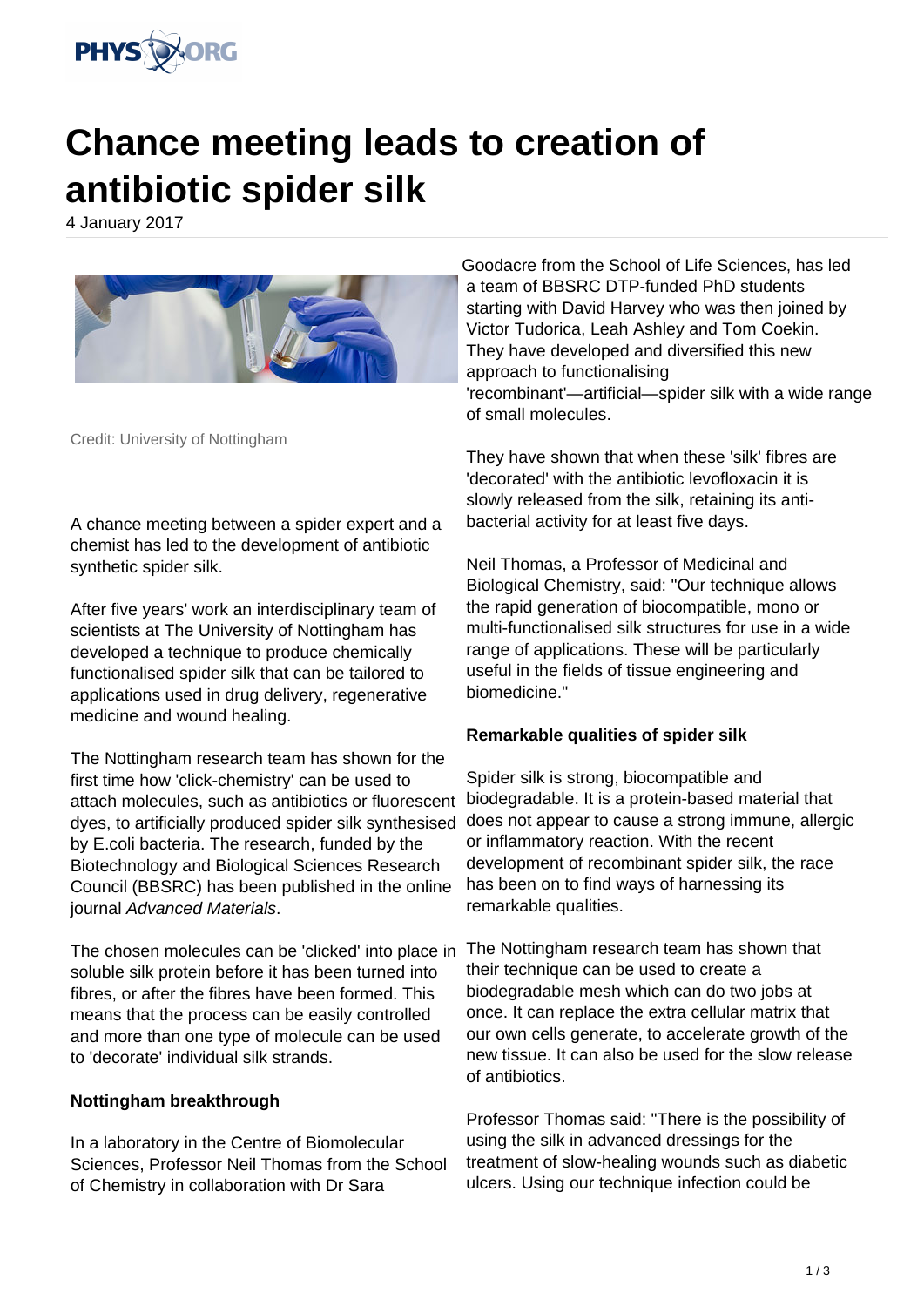

prevented over weeks or months by the controlled release of antibiotics. At the same time tissue regeneration is accelerated by silk fibres functioning as a temporary scaffold before being biodegraded."

The medicinal properties of spider silk recognised for centuries.

The medicinal properties of spider silk have been recognised for centuries but not clearly understood. The Greeks and Romans treated wounded soldiers with spider webs to stop bleeding. It is said that soldiers would use a combination of honey and vinegar to clean deep wounds and then cover the whole thing with balled-up [spider webs.](https://phys.org/tags/spider+webs/)

There is even a mention in Shakespeare's Midsummer Night's Dream: "I shall desire you of more acquaintance, good master cobweb," the character 'Bottom' said. "If I cut my finger, I shall make bold of you."

### **'I think we could make that!'**

The idea came together at a discipline bridging university 'sandpit' meeting five years ago. Dr Goodacre says her chance meeting at that event with Professor Thomas proved to be one of the most productive afternoons of her career.

Dr Goodacre, who heads up the SpiderLab in the School of Life Sciences, said: "I got up at that meeting and showed the audience a picture of some spider silk. I said 'I want to understand how this silk works, and then make some.'

"At the end of the session Neil came up to me and said 'I think my group could make that.' He also suggested that there might be more interesting 'tweaks' one could make so that the silk could be 'decorated' with different, useful, compounds either permanently or which could be released over time due to a change in the acidity of the environment."

The approach required the production of the silk proteins in a bacterium where an amino acid not normally found in proteins was included. This amino acid contained an azide group which is widely used in 'click' reactions that only occur at

that position in the protein. It was an approach that no-one had used before with spider silk—but the big question was—would it work?

Dr Goodacre said: "It was the start of a fascinating adventure that saw a postdoc undertake a very preliminary study to construct the synthetic silks. He was a former SpiderLab PhD student who had previously worked with our tarantulas. Thanks to his ground work we showed we could produce the silk proteins in bacteria. We were then joined by David Harvey, a new PhD student, who not only made the silk fibres, incorporating the unusual amino acid, but also decorated it and demonstrated its antibiotic activity. He has since extended those first ideas far beyond what we had thought might be possible."

David Harvey's work is described in this paper but Professor Thomas and Dr Goodacre say this is just the start. There are other joint SpiderLab/Thomas lab students working on uses for this technology in the hope of developing it further.

David Harvey, the lead author on this their first paper, has just been awarded his PhD and is now a postdoctoral researcher on a BBSRC follow-on grant so is still at the heart of the research. His current work is focused on driving the functionalised spider silk technology towards commercial application in wound healing and tissue regeneration.

## **Where will we be in 5 years' time?**

Dr Goodacre said: "It is likely that this paper is just the start of a very exciting range of studies using the new [spider silk](https://phys.org/tags/spider+silk/) material. Some of the future work will also be supported by other, neat ideas from the world of spiders and their silk, which the SpiderLab is currently trying to unravel."

 **More information:** David Harvey et al. Antibiotic Spider Silk: Site-Specific Functionalization of Recombinant Spider Silk Using "Click" Chemistry, Advanced Materials (2016). [DOI:](http://dx.doi.org/10.1002/adma.201604245) [10.1002/adma.201604245](http://dx.doi.org/10.1002/adma.201604245)